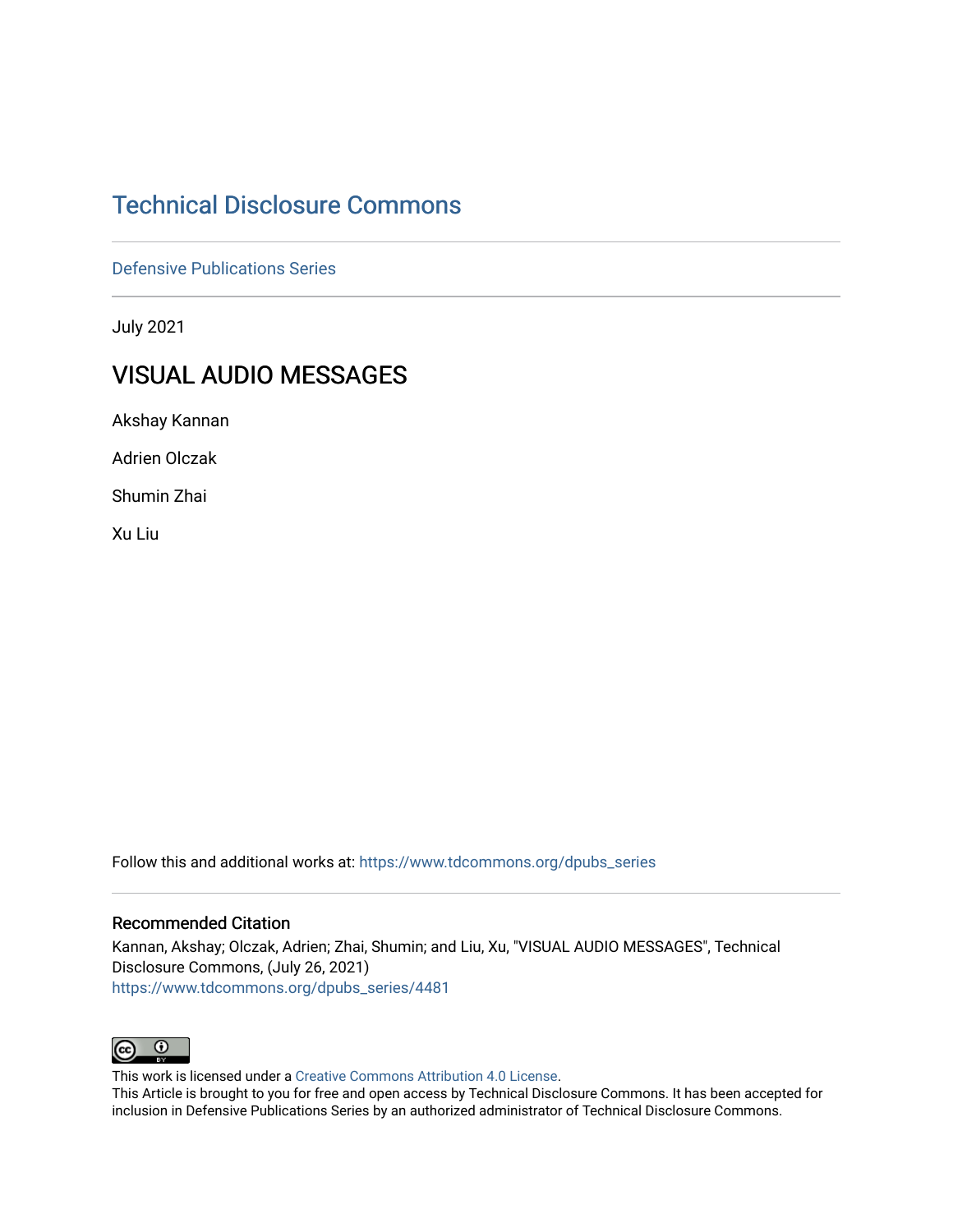## **VISUAL AUDIO MESSAGES**

# **ABSTRACT**

Computing devices (e.g., a cellular phone, a smartphone, a desktop computer, a laptop computer, a tablet computer, a portable gaming device, a watch, etc.). may enable users to exchange electronic communication including both a recorded message, such as an audio recording, a video recording, etc., as well as a transcript of the recorded message. In some examples, a first computing device may record audio from a first user and perform speech-to-text to generate a transcript of the recorded audio. The first computing device may then send the recorded message and the transcript of the recorded message in a single electronic communication to a second computing device (e.g., being used by a second user). Because the electronic communication includes the recorded message and the transcript of the recorded message, the second user can both listen to and read the recorded message, which may improve consumption of the recorded message (e.g., because background noise may make listening to the recorded message difficult, reading a transcript of the recorded message may be faster than listening to the recorded message, etc.).

To facilitate a hands-free user experience, the computing device may include a voice user interface (VUI) by which a user may compose the electronic communication. For example, the user may provide voice commands (e.g., "clear", "send", "browse", etc.) to cause the computing device to perform corresponding functions with respect to the electronic communication. Furthermore, the computing device may provide one or more instructions for using voice commands. In some cases, the instructions may relate to the action currently being taken by the user, a context of the electronic communication, etc.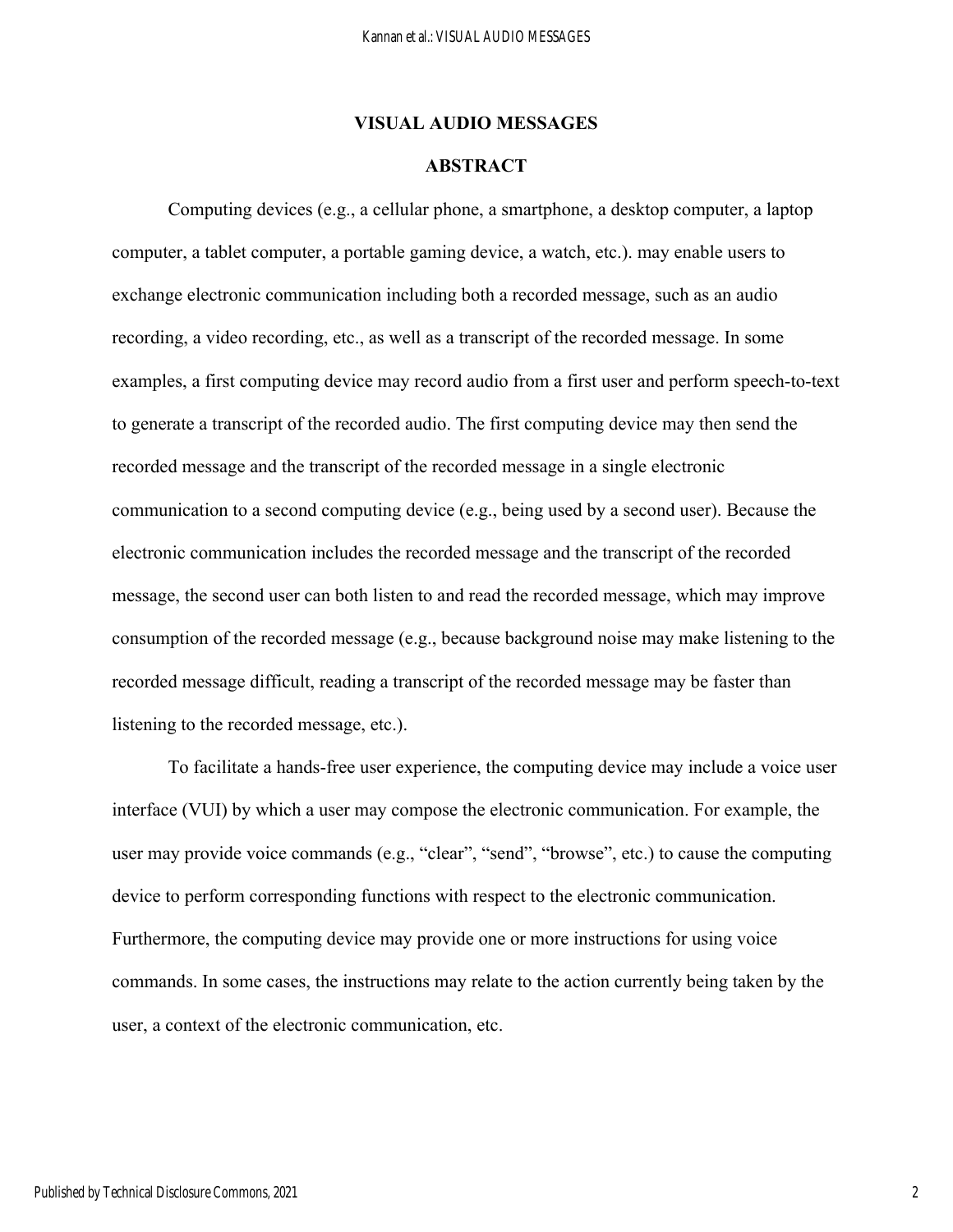#### **DESCRIPTION**

FIG. 1 below is a conceptual diagram illustrating a first computing device 100 that exchanges electronic communication with a second computing device 120. As shown in FIG. 1, first computing device 100 includes one or more processors 102, a display 104, one or more communication components 106 ("COMM components 106"), one or more speakers 108, one or more microphones 110, and one or more storage devices 112. As further shown in FIG. 1, second computing device 120 includes one or more processors 122, a display 124, one or more communication components 126 ("COMM components 126"), one or more speakers 128, one or more microphones 130, and one or more storage devices 132.



#### **FIG. 1**

First computing device 100 (including any component thereof) may be substantially similar to second computing device 120 (including any component thereof). As such, the description of one may apply equally to the other except for any differences described herein.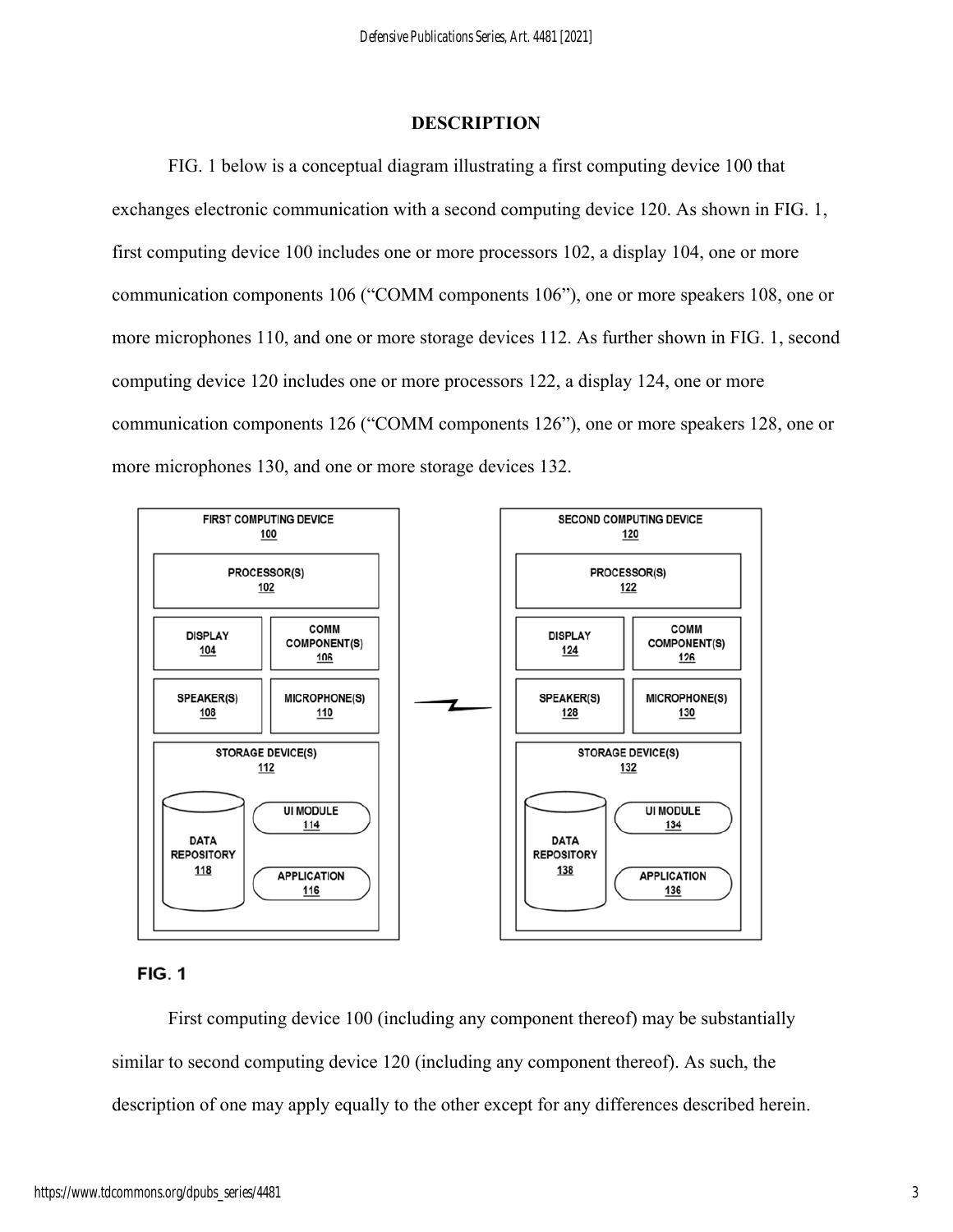#### Kannan et al.: VISUAL AUDIO MESSAGES

First computing device 100 may be any mobile or non-mobile computing device, such as a cellular phone, a smartphone, a desktop computer, a laptop computer, a tablet computer, a portable gaming device, a portable media player, an e-book reader, a watch (including a socalled smartwatch), a gaming controller, and/or the like.

Processors 102 may implement functionality and/or execute instructions associated with first computing device 100. Examples of processors 102 may include one or more of an application specific integrated circuit (ASIC), a field programmable gate array (FPGA), an application processor, a display controller, an auxiliary processor, a central processing unit (CPU), a graphics processing unit (GPU), one or more sensor hubs, and any other hardware configure to function as a processor, a processing unit, or a processing device. Processors 102 may retrieve and execute instructions stored by storage devices 112 that cause processors 102 to perform the operations described in this disclosure.

Display 104 of first computing device 100 may be a presence-sensitive display that functions as an input device and as an output device. For example, display 104 may function as an input device using a presence-sensitive input component, such as a resistive touchscreen, a surface acoustic wave touchscreen, a pressure-sensitive screen, an acoustic pulse recognition touchscreen, or another presence-sensitive display technology. Additionally, display 104 may function as an output (e.g., display) device using any of one or more display components, such as a liquid crystal display (LCD), dot matrix display, light emitting diode (LED) display, activematrix organic light-emitting diode (AMOLED) display, etc.

COMM components 106 of first computing device 100 may include wireless communication devices capable of transmitting and/or receiving communication signals, such as a cellular radio, a 3G radio, a 4G radio, a 5G radio, a Bluetooth® radio (or any other PAN radio),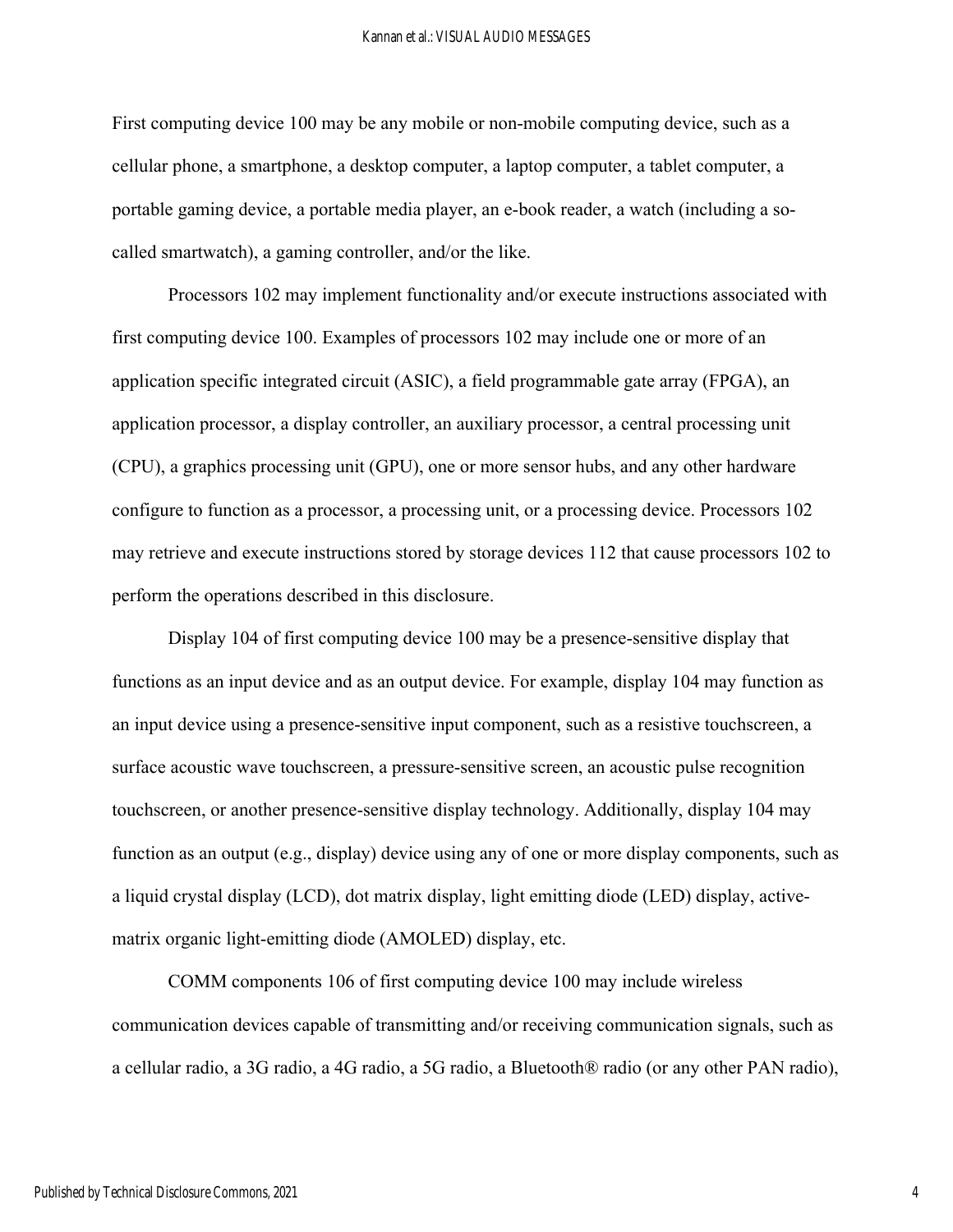an NFC radio, or a Wi-Fi™ radio (or any other wireless local area network (WLAN) radio). COMM components 106 may be configured to send and receive information via a network (e.g., a local area network (LAN), wide area network (WAN), a global network, such as the Internet, etc.).

Storage devices 112 of first computing device 100 may include one or more computerreadable storage media. For example, storage devices 112 may be configured for long-term, as well as short-term storage of information, such as instructions, data, or other information used by first computing device 100. In some examples, storage devices 112 may include non-volatile storage elements. Examples of such non-volatile storage elements include magnetic hard discs, optical discs, solid state discs, and/or the like. Additionally or alternatively, storage devices 112 may include one or more so-called "temporary" memory devices, meaning that a primary purpose of these devices may not be long-term data storage. For example, the devices may comprise volatile memory devices, meaning that the devices may not maintain stored contents when the devices are not receiving power. Examples of volatile memory devices include random-access memories (RAM), dynamic random-access memories (DRAM), static randomaccess memories (SRAM), etc.

As shown in FIG. 1, storage devices 112 may include a user interface module 114 ("UI module 114"). UI module 114 may provide, manage, update, and/or control one or more user interfaces (UIs) (e.g., a graphical user interface (GUI), a voice user interface (VUI), etc.) by which a user may interact with first computing device 100. For example, UI module 114 may generate a GUI that first computing device 100 displays via display 104. The GUI may include one or more graphical elements in one or more layouts. Graphical elements may include, but are not limited to, buttons, icons, pictures, text boxes, menus, thumbnails, scroll bars, hyperlinks,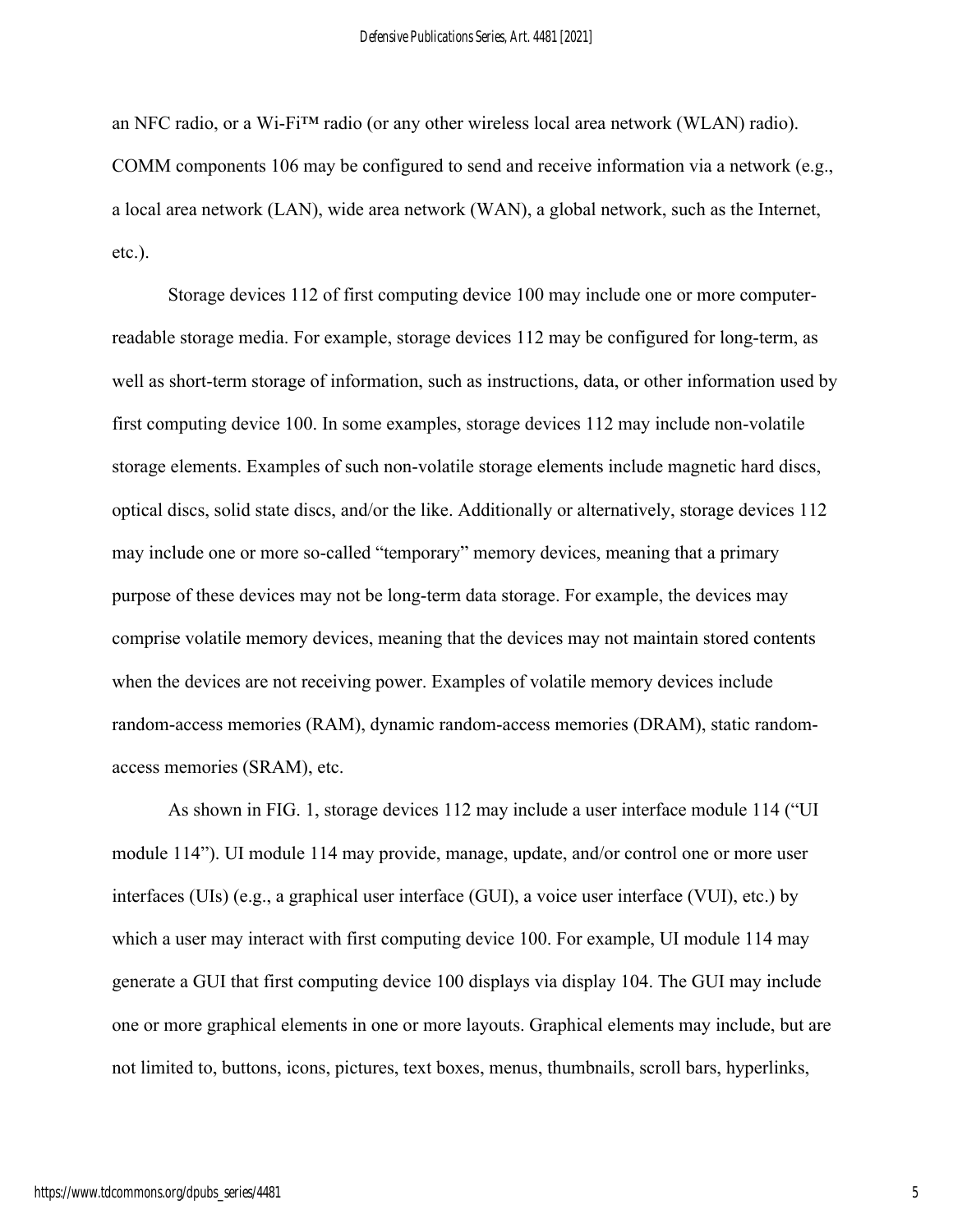#### Kannan et al.: VISUAL AUDIO MESSAGES

etc. UI module 114 may output and format graphical elements in any one of a variety of layouts and may transition between the various layouts to, for example, show different GUIs. UI module 114 may also reorganize (e.g., rearrange, reformat, resize, replace, remove, etc.) graphical elements in response to user input.

A first user using first computing device 100 may use a communication application 116 ("application 116"), such as a text messaging application, an e-mail application, etc., to exchange electronic communication with a second user using second computing device 120. In general, the electronic communication may include a variety of content, such as texts, emoticons, pictures, audio recordings, videos recordings, data files, etc. However, while some forms of electronic communication may be easy for a sender (e.g., the first user) to create (e.g., audio recordings), those same forms of electronic communication may be difficult for a recipient (e.g., the second user) to consume. For example, the recipient of an electronic communication including a recording (e.g., an audio recording, a video recording, etc.) may have trouble listening to the recording in a noisy environment. In such cases (as well as in others), a transcript of the recording may be desirable, if not necessary, to help the recipient consume the content of the electronic communication.

In accordance with techniques of this disclosure, first computing device 100 and second computing device 120 (and, in some cases, additional computing devices, e.g., a third computing device, a fourth computing device, etc.) may enable users to exchange, via application 116, electronic communication including both a recording, such as an audio recording, a video recording, etc., and a transcript of the recording. As shown in FIG. 2A below, UI module 114 may output, for display by display 104, a GUI of a chat session 200 ("chat session GUI 200"). Chat session GUI 200 may include electronic communications 202A-202N (collectively,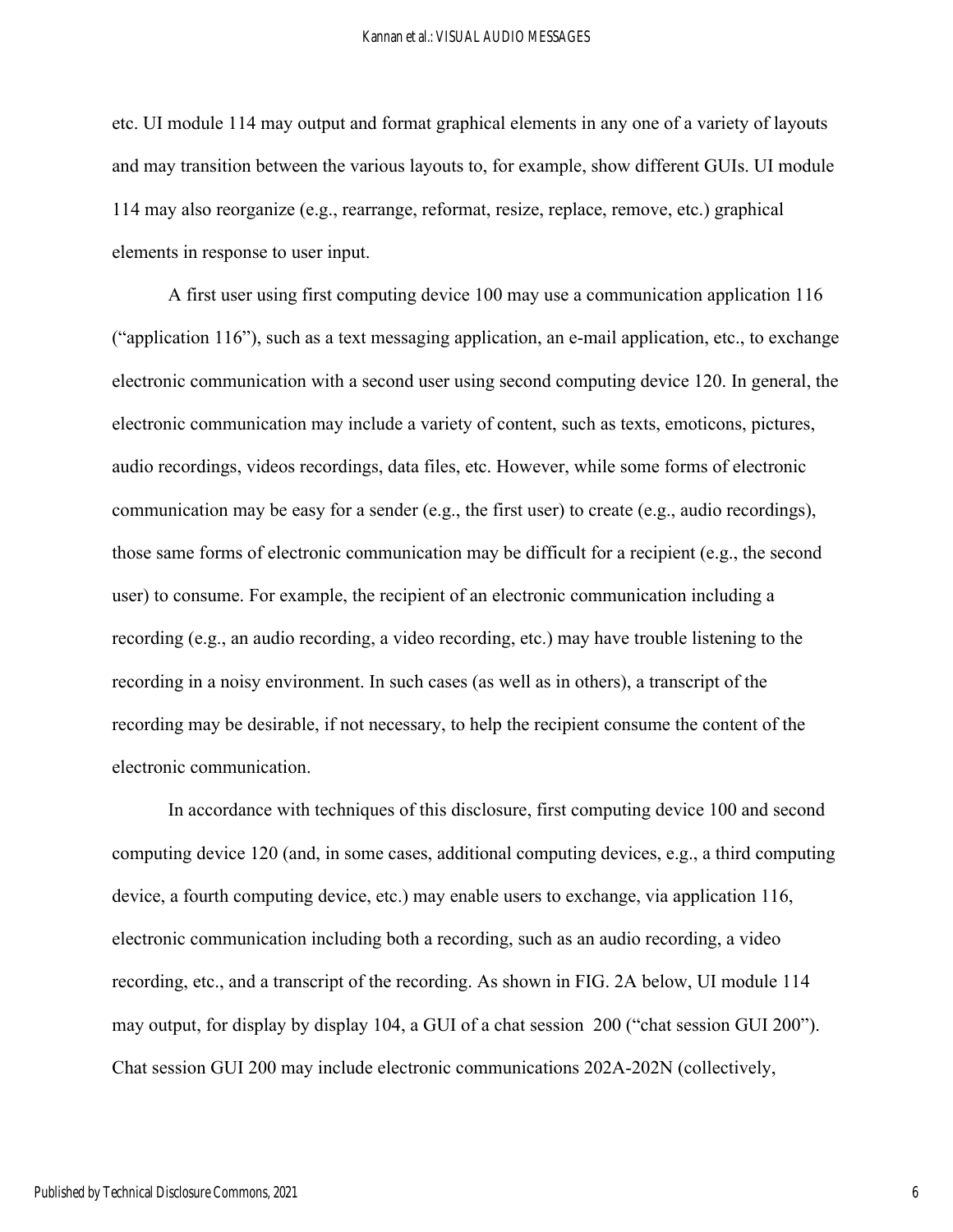"electronic communications 202") exchanged between users of application 116. In some examples, UI module 114 may organize electronic communications 202 to indicate the chronological relationship of electronic communications 202. For example, the newest electronic communications may be displayed below the oldest electronic communications in chat session GUI 200.

A first user (i.e., the user of first computing device 100) may provide user input to first computing device 100 to record a message. For example, the first user may provide a touch input



(e.g., a tap) to an audio recording graphical element 204 that causes microphones 110 to record audio from the first user. The visual appearance of audio recording graphical element 204 may change to visually indicate to the first user that microphones 110 are recording audio. For example, the color of audio recording graphical element 204 may change, audio recording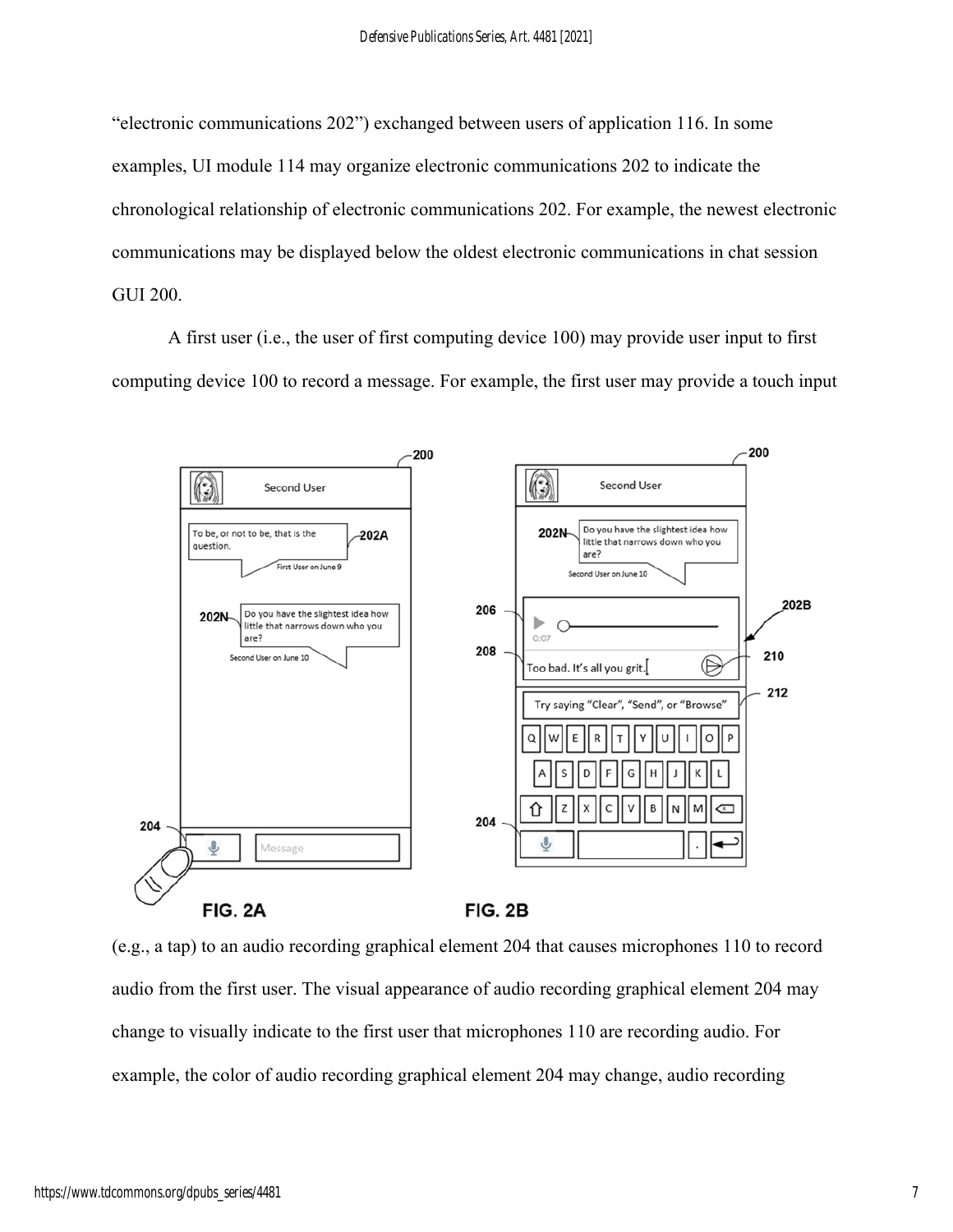#### Kannan et al.: VISUAL AUDIO MESSAGES

graphical element 204 may be animated, etc. In some examples, the first user may provide a voice input (e.g., a voice command) to a VUI provided by UI module 114 that causes microphones 110 to record audio. In such an example, microphones 110 may be always active (but not always recording) to be able to detect the voice input.

Responsive to microphones 110 recording the audio from the first user, first computing device 100 may store data associated with the recorded audio ("audio data") in data repository 118. In some examples, first computing device 100 may include a speech-to-text module ("STT module") that analyzes the audio input data stored in data repository 118 to generate a transcript of the recorded audio. In some examples, the STT module may be a machine learning model trained to convert speech to text. In such examples, the STT module may represent one more neural networks, such as one or more recurrent neural networks. In some instances, at least some of the nodes of a recurrent neural network may form a cycle. That is, the STT module may pass or retain information from a previous portion of the input data sequence to a subsequent portion of the input data sequence through the use of recurrent or directed cyclical node connections, where the input data sequence includes words in a sentence for natural language processing, speech detection or processing, etc.

Thus, the STT module may output a transcript of the recorded message, which first computing device 100 may store in data repository 118. Application 116 may obtain the recorded message and the transcript of the recorded message and include both in an electronic communication to be sent (e.g., electronic communication 202B) to second computing device 120. The visual appearance of electronic communication 202B may indicate, to the first user, that electronic communication 202B includes a first component 206 for a recording (e.g., an audio recording, a video recording, etc.) and a second component 208 for other data types (e.g.,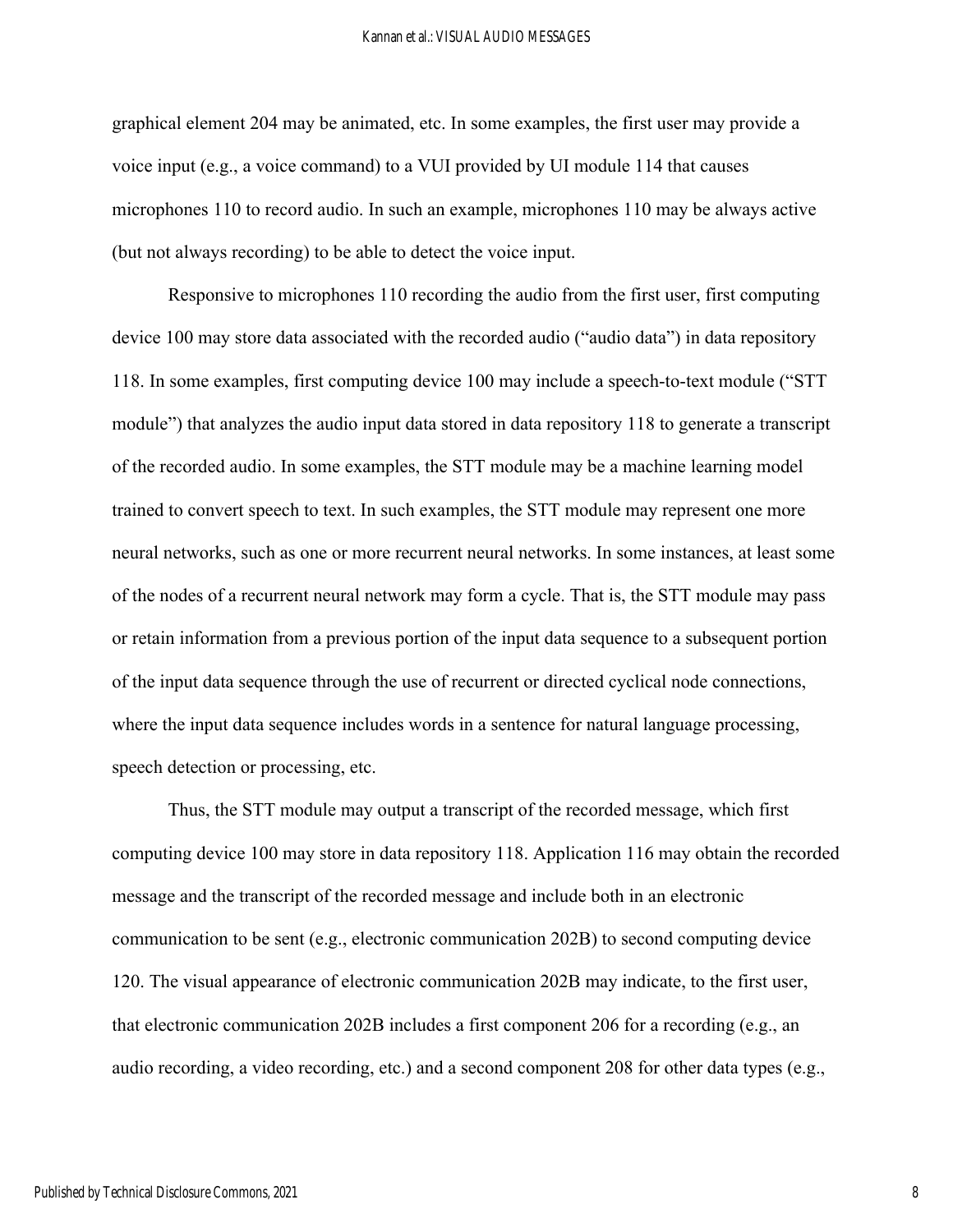text, pictures, etc.). In some examples, the first user may delete at least a portion of first component 206 and/or second component 208 by providing a user input (e.g., a touch input, a voice input, etc.), resulting in corresponding changes to electronic communication 202B. For example, the first user may say "clear" to delete electronic communication 202B, thereby removing first component 206 and second component 208 from chat session GUI 200.

The first user may use a VUI provided by UI module 114 to compose second component 208 of electronic communications 202B. For example, the first user may provide voice commands via microphones 110 to add emoticons, pictures, and other data files to second component 208, in this way enabling a hands-free user experience. In some examples, chat session GUI 200 includes one or more instructions 212 (e.g., usage guides) for using application 116. For example, as shown in FIG. 2B, chat session GUI 200 includes instructions 212 with the text "Try saying "Clear", "Send", or "Browse". Instructions 212 may relate to the action currently being taken by the user, a context of the electronic communication, etc. For example, in FIG. 2B, instructions 212 may include the voice commands "clear", "send", and "browse" because the first user is currently composing electronic communication 202B. If the first user provides the voice command "browse", UI module 114 may generate a GUI of voice commands, which may be in the form of a list, an array, etc.

As the transcript of the recorded message may require editing, the first user may provide user input to correct the transcript of the recorded message. In some examples, UI module 114 may output suggestions (e.g., graphical elements of a selection of words for making corrections). The suggestions may be based on previous electronic communication, user preferences, a dictionary, a spell checker, etc. UI module 114 may generate the suggestions approximately

9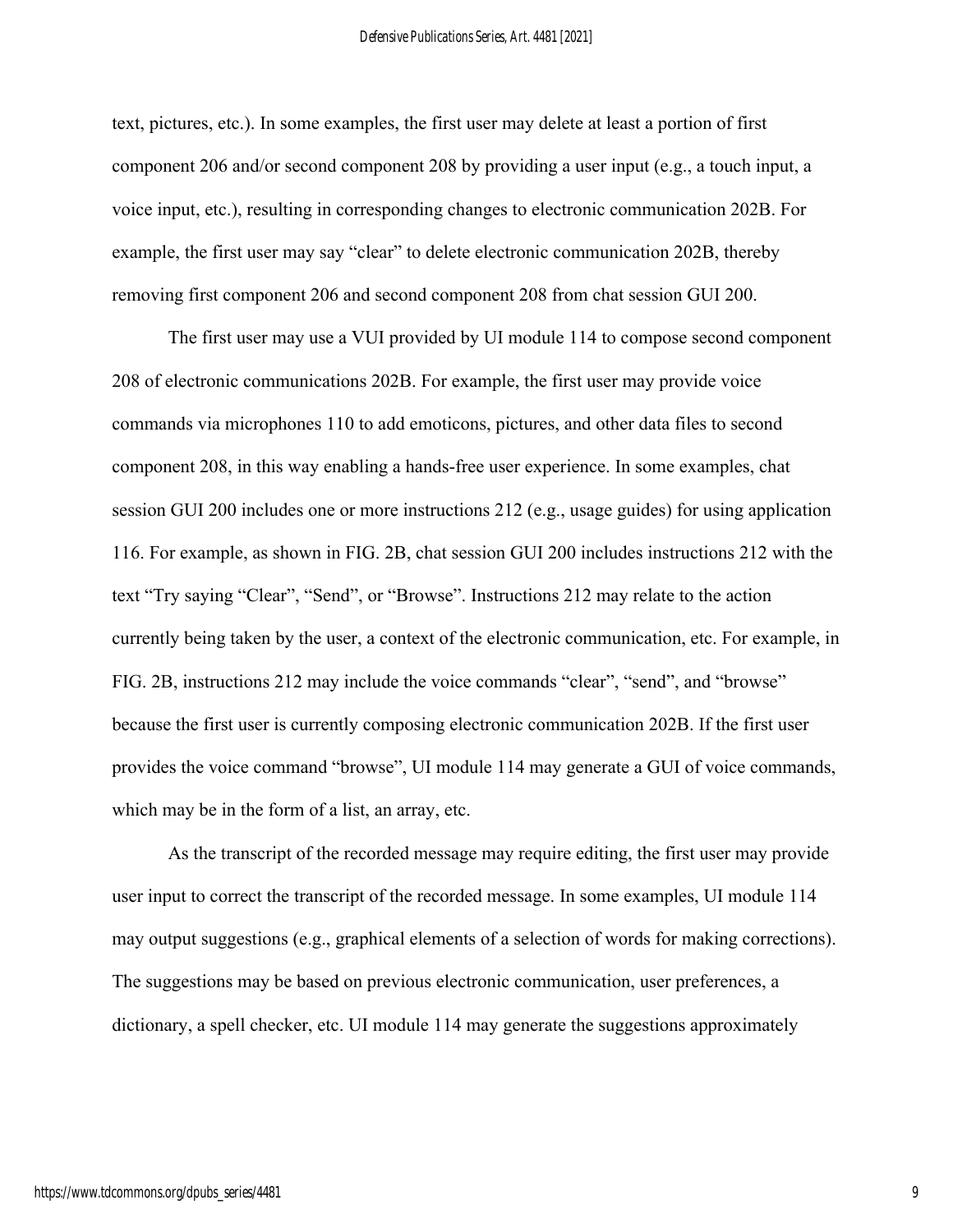where instructions 212 are located. In other words, UI module 114 may replace instructions 212 with the suggestions.

In some cases, the first user may select the suggestions by providing a voice command. For example, if the first user selects (e.g., via a touch input) the word "grit" in electronic communication 202B, UI module 114 may generate as a suggestion the word "get". The first user may then say "get", resulting in the substitution of the word "grit" with the word "get". Other voice commands that may modify text in electronic communication 202B include bolding, italicizing, highlighting, copying, cutting, deleting, etc.

When the first user is finished composing electronic communication 202B, the first user may provide user input to first computing device 100 to send electronic communication 202B to second computing device 120 (e.g., being used by the second user). For example, the first user may select a send graphical element 210 to cause application 116 to send electronic communication 202B to second computing device 120 (e.g., which is being used by a second user). In another example, the first user may provide a voice command, such as "send", to cause application 116 to send electronic communication 202B to second computing device 120. In examples where first computing device 100 is a wearable device, a home device, or some device other than a phone of the first user, first computing device 100 may first send electronic communication 202 to the phone of the first user, which in turn may send electronic communication 202 to second computing device 120.

Responsive to second computing device 120 receiving electronic communication 202B, a UI module 134 may update a GUI of a chat session 300 ("chat session 300"), as shown in FIG. 3 below. Because electronic communication 202B includes the recorded message and the transcript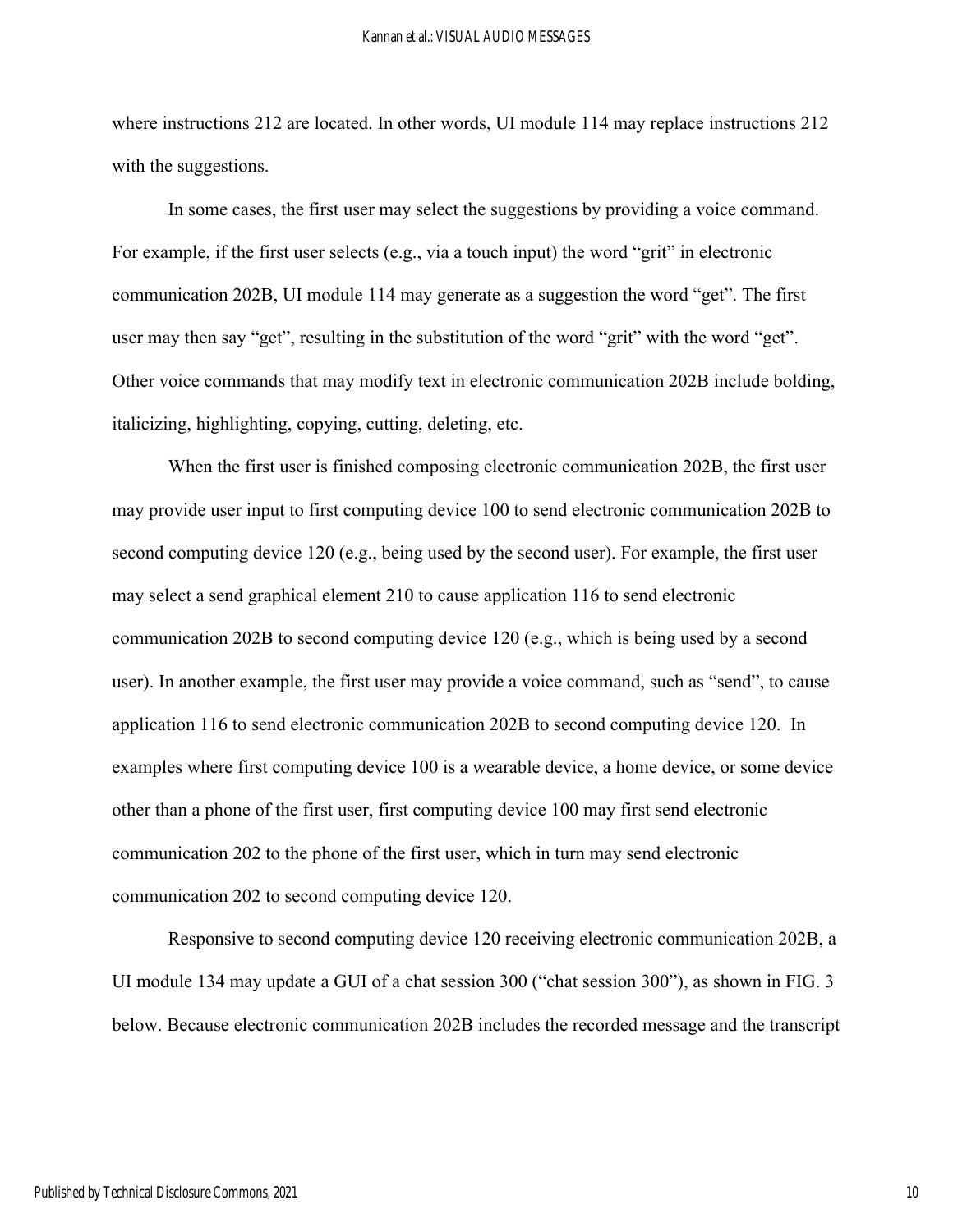of the recorded message, the second user can both listen to and read the message via an application 136.

|                                                                                        | 300 |
|----------------------------------------------------------------------------------------|-----|
| <b>First User</b>                                                                      |     |
|                                                                                        |     |
| Do you have the slightest idea how<br>202N<br>little that narrows down who you<br>are? |     |
| Second User on June 10                                                                 |     |
| Too bad. It's all you get.<br>202B                                                     |     |
| 0:07                                                                                   |     |
| First User on June 11                                                                  |     |
|                                                                                        |     |
|                                                                                        |     |
|                                                                                        |     |
|                                                                                        |     |
|                                                                                        |     |
| Message                                                                                |     |
|                                                                                        |     |

**FIG. 3** 

Although primarily described here as being performed at first computing device 100, it should be understood that conversion of the speech in the recorded message into a transcript may be performed elsewhere. For example, second computing device 120 may include a STT module that analyzes audio input data received from first computing device 100 and stored in a data repository 138 via a network to generate the transcript of the recorded audio. In another example, a remote computing system (e.g., the cloud), may include a STT module that analyzes audio input data received from first computing device 100 to generate the transcript of the recorded